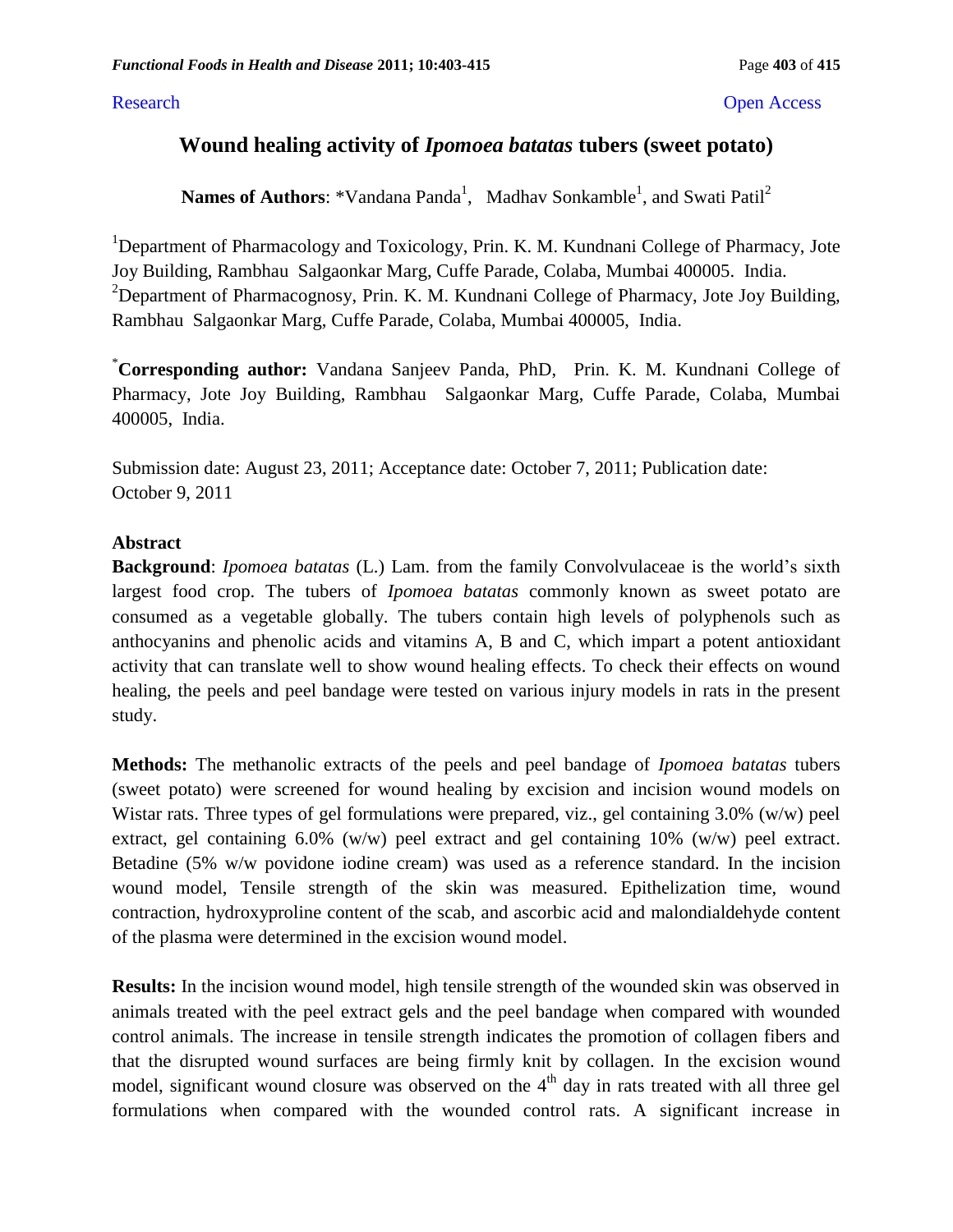hydroxyproline and ascorbic acid content in the gel-treated animals and a significant decrease in malondialdehyde content in the animals treated with gel as well as peel bandage was observed when compared with the wounded control animals.

**Conclusion:** It may be concluded that the peels of *Ipomoea batatas* tubers possess a potent wound healing activity, which may be due to an underlying antioxidant mechanism.

**Key Words:** Sweet potato peels, excision wound, incision wound, wound healing

### **BACKGROUND**

The skin is the largest organ of the body that acts as a barrier against external agents. The loss of skin tissue integrity can cause lesions or illnesses that could be fatal [1]. Wounds are inescapable events of life; wounds may arise due to physical, chemical or microbial agents and wound healing has been one of the earliest medical problems.

Wound healing is the process of repair that follows injury to the skin and other soft tissues. Following injury, an inflammatory response occurs and the cells below the dermis begin to increase collagen production [2]. Later, the epithelial tissue is regenerated. Wound healing consists of an orderly progression of events that re-establish the integrity of the damaged tissue [1]. There are three main phases of wound healing viz., inflammatory, proliferative and remodeling phase. The inflammatory phase begins immediately after injury with vasoconstriction that favors and releases inflammatory mediators. The proliferative phase is characterized by granulation tissue formation mainly by fibroblasts and angiogenesis. The remodeling phase is characterized by reformulation and improvement in the components of the collagen fiber that increases the tensile strength.

*Ipomoea batatas* (L.) Lam. from the family Convolvulaceae is the world's sixth largest food crop which is widely grown in tropical, subtropical and warm temperate regions [3]. The tuber of *Ipomoea batatas* is commonly known as sweet potato. It is also called kamote, lapni, yams and tugi in various parts of the world. The boiled tubers are consumed as a vegetable globally. The tuber is often long and tapered and the skin may be red, purple, or brown and white in color. The flesh may be white, yellow, orange or purple. The *I*. *batatas* plant has been used extensively in traditional medicines for various ailments [4, 5].

Current methods used to treat wounds include debridement, irrigation, use of antiseptics, antibiotic and corticosteroid therapy, and tissue grafts [6]. However, these methods are associated with unwanted side effects such as potential for bacterial resistance, bleeding, tissue damage, contact dermatitis and delay in wound healing.

Another interesting practice to treat a wound is the use of potato peel bandage as an occlusive dressing [7]. This serves the dual purpose of protecting the wound from external damage as well as providing a therapeutic benefit due to the presence of wound healing constituents. There has been no research regarding the usage of sweet potato peels for treatment of wounds. Thus, research on the therapeutic use of sweet potato peels for wound treatment will add to the development of newer wound healing agents.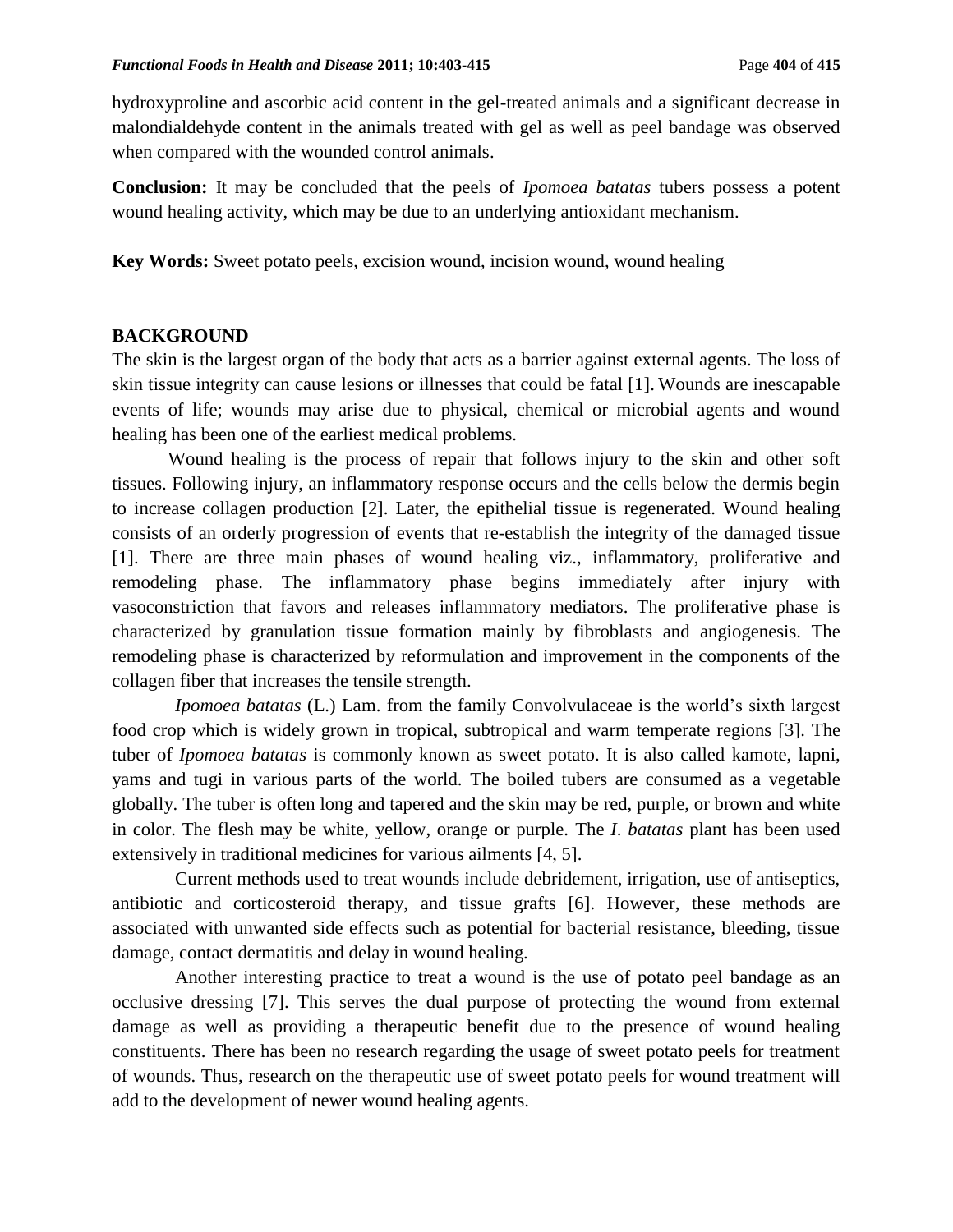The tubers and skin of *Ipomoea batatas* contain high levels of polyphenols, such as anthocyanins and phenolic acids and are also a good source of vitamins A, B and C, iron, calcium and phosphorus [8]. A potent antioxidant activity due to the presence of antioxidants such as beta carotene, anthocyanins, caffeoyldaucic acid and caffeoylquinic acid derivatives can translate well to show wound healing effects [9, 10]. Hence, testing of the wound healing potential of the peels of sweet potato is proposed.

The present research was undertaken to evaluate the wound healing activity of the peels of *Ipomoea batatas* tubers (sweet potato).

# **MATERIALS AND METHODS:**

#### **Plant material**

Fresh tubers of sweet potato were collected from Colaba market, Colaba, Mumbai and authenticated at the Blatter herbarium, St. Xavier College, Mumbai (Accession no. 47280). Whole tubers were washed with distilled water to remove the exudates from their surfaces.

#### **Drugs and chemicals**

Thiobarbituric acid (TBA), trichloroacetic acid (TCA) and L-hydroxyproline, were obtained from Himedia Laboratories, Mumbai, India. Ascorbic acid and 2,4-dinitrophenyl hydrazine were obtained from Merck Ltd., Mumbai. All other chemicals were obtained from local sources and were of analytical grade.

#### **Extraction**

Peel Extract (PE): The peels of sweet potato tubers were removed, dried at  $60^{\circ}$ C and extracted with methanol.

Peel Bandage (PB): For making the bandage, tubers were boiled and peels were separated. Approximately 1 g of wet peels was used. With the aid of cotton and gauze, bandages of the peels were prepared and applied as such.

#### **Preparation of gels** [11, 12]

Carbopol 974P NF (0.25 g) was dispersed in 22 ml of distilled water and mixed by stirring continuously in a magnetic stirrer at 800 rpm for 1 h. Glycerol (1.25 g) was added to the mixture under continuous stirring. The mixture was neutralized by drop-wise addition of 50 % triethanolamine. Mixing was continued until a transparent gel was formed. Three types of gel formulations were prepared viz., gel containing 3.0 % (w/w) peel extract, gel containing 6.0 % (w/w) peel extract and gel containing 10 % (w/w) peel extract.

#### **Experimental animals**

Wistar albino rats (150-200 g) of either sex were used. They were housed in clean polypropylene cages under standard conditions of humidity (50  $\pm$  5 %), temperature (25 $\pm$ 2°C) and light (12 h light/12 h dark cycle) and fed with a standard diet (Amrut laboratory animal feed, Pune, India) and water *ad libitum*. All animals were handled with humane care. Experimental protocols were reviewed and approved by the Institutional Animal Ethics Committee (Animal House Registration No.25/1999/CPCSEA) and conform to the Indian National Science Academy Guidelines for the Use and Care of Experimental Animals in Research.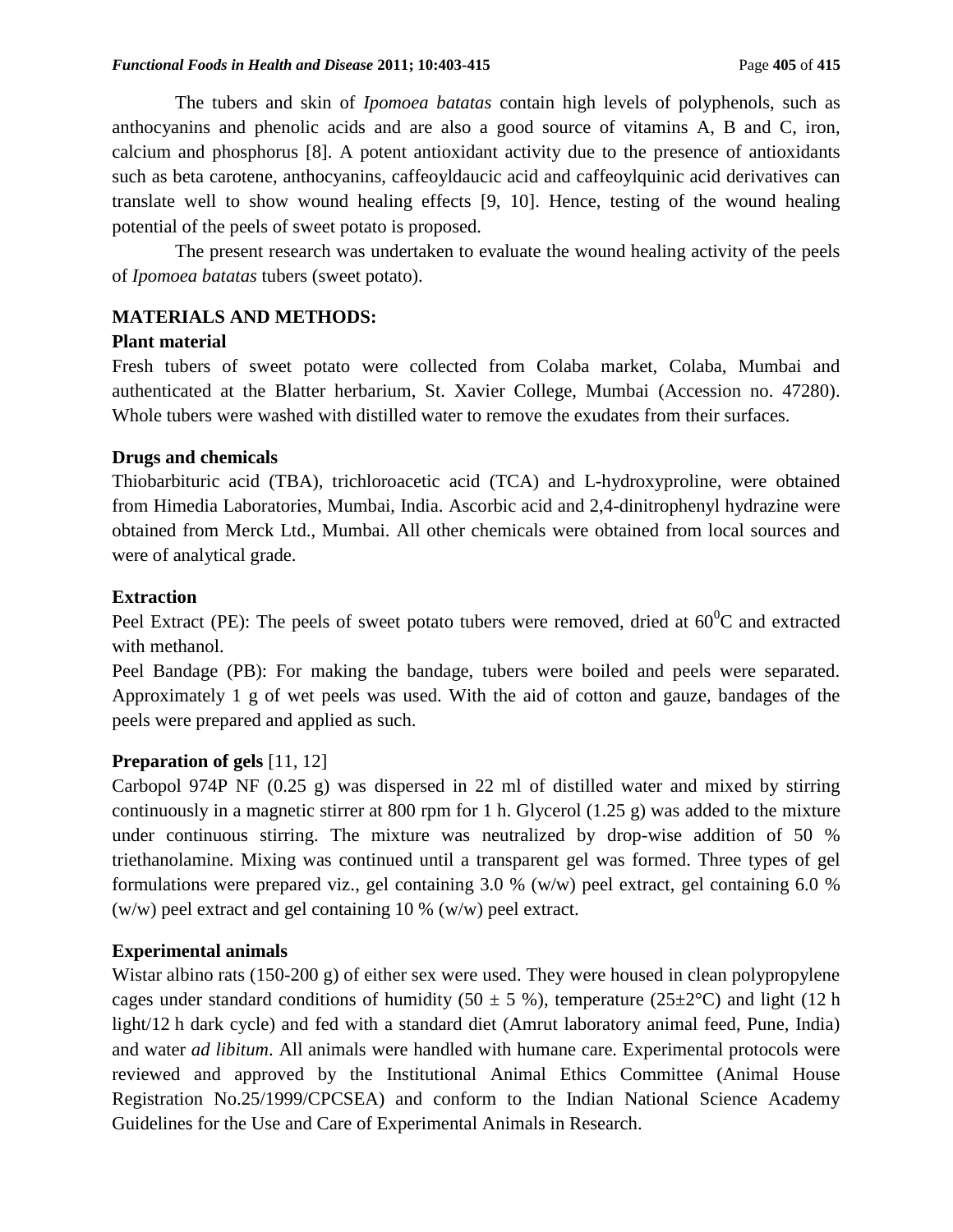# **Acute toxicity study (ALD50)**

Acute toxicity studies were carried out on Wistar rats by the topical route at dose levels up to 2000 mg/kg of the peel extract of *Ipomoea batatas* tubers, as per the OECD- guidelines No.402.

# **Wound healing activity**

Adult Wistar albino rats of either sex weighing 180-200 g were used for the study. The effects of the peel extract and peel bandage were evaluated on excision and incision wound models in rats. Betadine (5% w/w povidone iodine cream) was used as a standard drug for comparing the wound healing potential of the extract in different animal models.

# **Excision wound model** [13]

Animals, after acclimatization (6–7 days) in the animal quarters, were randomly divided into six groups of six animals each and treated in the following way:

Group I – Wounded control (untreated) group

Group II – Peel bandage group

Group III – Test treatment group (3% peel extract gel)

Group IV – Test treatment group (6% peel extract gel)

Group V– Test treatment group (10% peel extract gel)

Group VI– Standard treatment group (Betadine 5% w/w povidone iodine cream)

Animals were anaesthetized by open mask method using ether before wound creation. The particular skin area was shaved 1 day prior to the experiment. A full thickness of the excision wound of circular area (approx.  $500 \text{ mm}^2$ ) and 2 mm depth was made on the shaved back of the rats. The wound was left undressed to the open environment. The peel extract gel and peel bandage and the standard Betadine (5% w/w povidone iodine cream) were topically applied twice a day to the respective groups (Groups II to VI) till the wound was completely healed. Wound closure was studied by tracing the raw wound using transparent paper and a permanent marker on every 4<sup>th</sup> day for 16 days. Wound area was measured by retracing the wound on a millimeter scale graph paper. The period of epithelization was calculated as the number of days required for falling off of the dead tissue remnants without any residual raw wound. On the  $10<sup>th</sup>$ day, the scab was removed and used for hydroxyproline estimation and the plasma was separated from blood for malondialdehyde (MDA) and ascorbic acid assays.

# *Collection of granulation tissue:*

Granulation tissues from the wounded control and treated rats were collected, washed well in cold saline (0.9% w/v NaCl) and lyophilized for L- Hydroxyproline estimation [14].

# *L-Hydroxyproline estimation:*

On the  $10<sup>th</sup>$  day, granulation tissue was isolated from each group of rats for estimation of the hydroxyproline content. Hydroxyproline was measured using the method of Bergman & Loxley as follows [15]**.**

Preparation of standard curve:

 $\triangleright$  Stock solution of 100 µg/ml of hydroxyproline was prepared in 0.001M aqueous hydrochloric acid.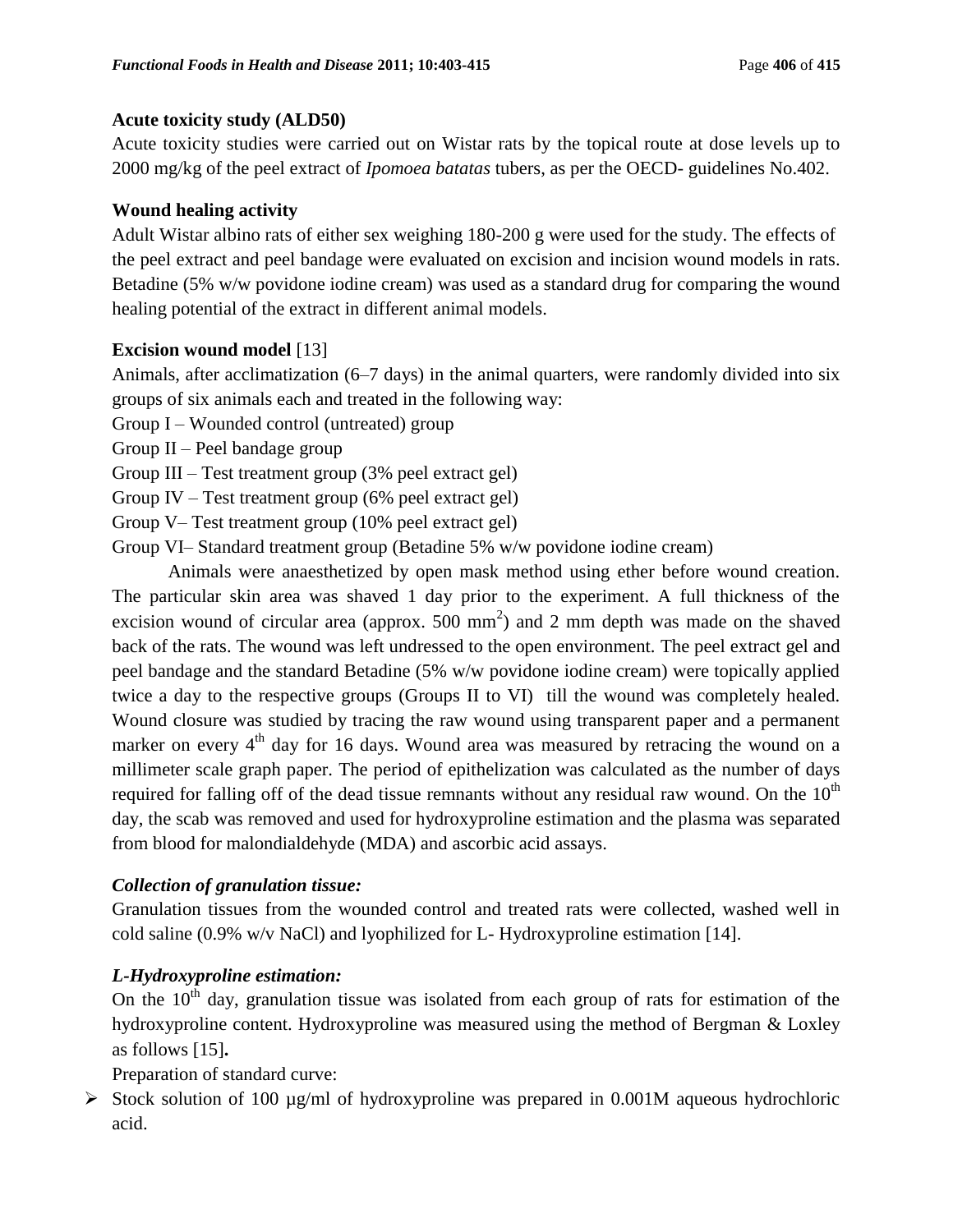- $\triangleright$  Appropriate amounts of aliquots of the stock solution of hydroxyproline were used to get a concentration range from 10-100 µg/ml (10, 20, 40, 60, 80, and 100 µg/ml).
- $\triangleright$  To 2 ml of the above solutions, 1 ml of the oxidant solution [1ml of 7 % w/v aqueous Chloramine T solution and 4ml of acetate citrate buffer (pH-6)] was added and the solutions were mixed and allowed to stand for  $4\pm1$  minutes at a room temperature (25-30<sup>0</sup>C).
- $\triangleright$  The color was developed by adding 13 ml of the Ehrlich reagent to each solution. The solutions were mixed well, heated for 25 minutes at  $60^0C \pm 0.2^0C$ , cooled for 2 to 3 minutes in running tap water and then transferred to 50 ml volumetric flasks and diluted up to the mark with isopropanol.
- The absorbance of the color was measured at 558 nm against reagent blank.

Extraction of hydroxyproline from the scab:

# A. Preparation of hydrolysate

The scab (about 250 mg) removed from the excision wound of each animal was dried in an oven at  $60^{\circ}$ C for 24 h and 100 mg was placed in a sealed tube containing 2 ml of 6 N hydrochloric acid. The scab was hydrolyzed by heating the sealed tube at  $110^{0}$ C for 4 h; the hydrolysate, thus obtained was neutralized with 10 N sodium hydroxide.

B. Estimation of hydroxyproline in the scab

The above hydrolysate (2 ml) was transferred to a 50 ml test tube and the color was developed following the procedure as described earlier. The concentration of hydroxyproline in the scabs was determined by extrapolating from the standard curve and was expressed as µg of Lhydroxyproline /100 mg protein.

# *Collection of blood*

Blood samples were collected from the retro-orbital plexus of the eye in sterile eppendorfs rinsed with EDTA. Plasma was separated for malondialdehyde and ascorbic acid estimation [14].

# *Malondialdehyde (MDA) estimation:*

Malondialdehyde was measured using the method of Yagi et al [16]. To 0.1 ml of the plasma, 0.9 ml of 10% TCA and 2 ml of 0.67% TBA reagent were added and kept in boiling water bath for 20 min. The tubes were cooled after centrifugation and the absorbance of the supernatant was read at 532 nm. The MDA concentration was calculated from the standard graph. The results were expressed as nmol of MDA/mg protein using molar extinction coefficient of the chromophore (1.56  $\times$  10<sup>-5</sup>/M/cm) and 1,1,3,3-tetraethoxypropane as standard

# *Ascorbic acid estimation:*

Ascorbic acid was measured using the method of Omayer et al [17]. To 0.5 ml of plasma, 0.5 ml of ice cold 10% TCA was added, mixed thoroughly and centrifuged for 20 min at 3500 g. Supernatant (0.5 ml) was mixed well with 0.1ml of DTC reagent (2,4-dinitrophenyl hydrazinethiourea-CuSO4 reagent) and incubated at  $37^0C$  for 3h. Then, 0.75ml of ice cold 65% H<sub>2</sub>SO<sub>4</sub> was added, the reaction mixture was allowed to stand at room temperature for 30 min and the yellow color developed was read at 520nm. Standard curve was prepared by using various aliquots from the ascorbic acid stock solution. The unknown ascorbic acid concentration was obtained by extrapolation from the standard curve. The results were expressed as g/dL of ascorbic acid.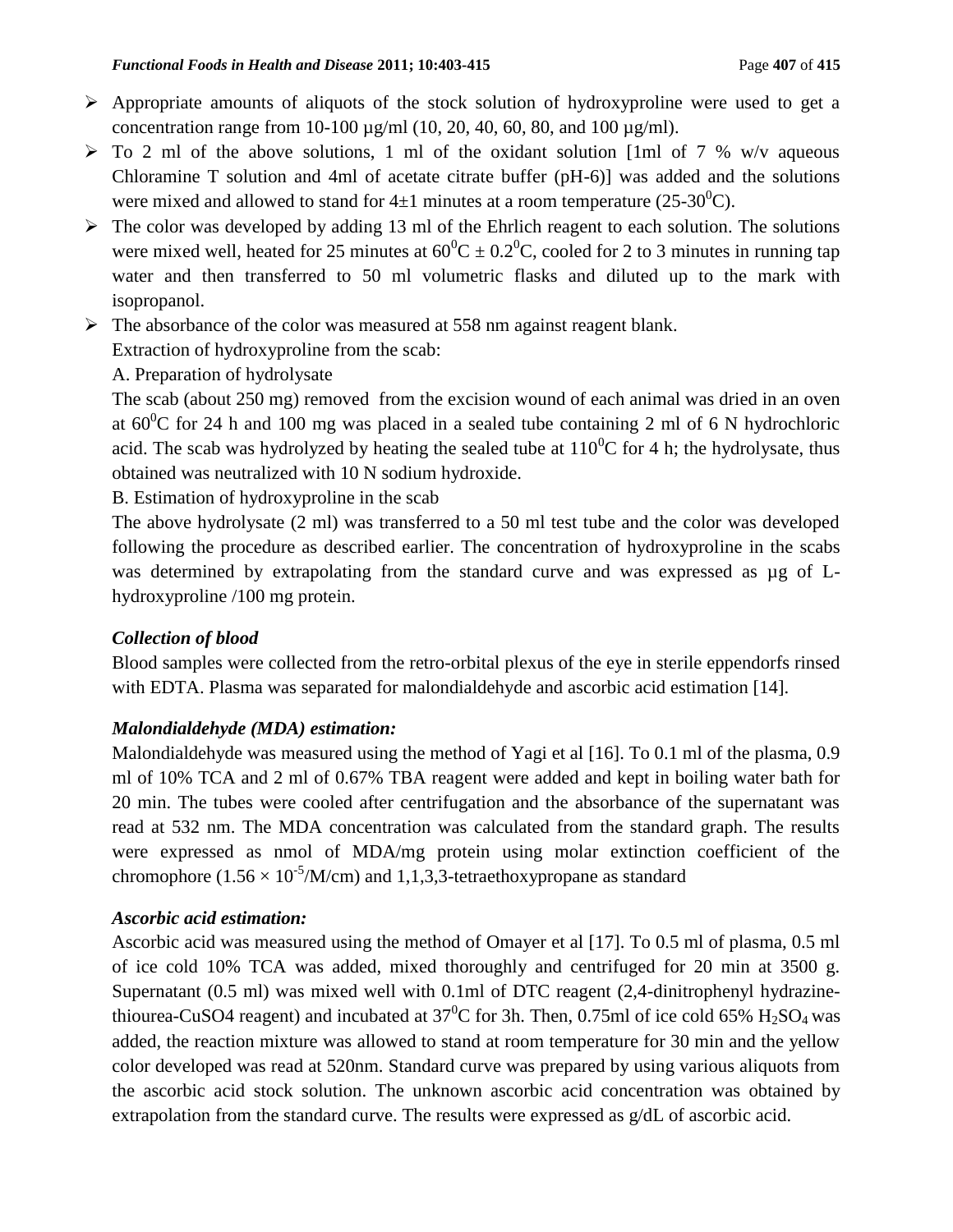### **Incision wound model** [18]

Animals, after acclimatization (6–7 days) in the animal quarters, were randomly divided into five groups of six animals each and treated in the following way:

Group I – Wounded control (untreated) group

Group II – Peel bandage group

Group III – Test treatment group (3% peel extract gel)

Group IV – Test treatment group (6% peel extract gel)

Group V– Standard treatment group (Betadine 5% w/w povidone iodine cream)

Animals were anaesthetized by open mask method with anesthetic ether before wound creation. The particular skin area was shaved 1 day prior to the experiment. Incision wounds of about 6 cm in length and 2mm in depth were made with sterile scalpel on the shaved back of the rats. The parted skin was held together and sutured with surgical thread at 1 cm intervals using a curved needle (no.11). The continuous thread on both wound edges was tightened for good closure of the wounds. The wounds of animals in the respective groups (Groups II to V) were treated with the topical applications of peel extract gel and peel bandage and standard betadine for a period of 10 days. When wounds were healed thoroughly, the sutures were removed on the  $8<sup>th</sup>$  post-wounding day. Animals were humanely sacrificed using ether on the 10<sup>th</sup> day and the tensile strength (weight in grams required to break open the wound/skin) was measured immediately by a Tensiometer.

# *Tensiometer:* [19]

The tensiometer consists of a 6 x 12 inch wooden board with one arm of 4 inch length, fixed on each side of the possible longest distance of the board. The board was placed at the edge of a table. A pulley with a bearing was mounted on the top of one arm. An alligator clamp with 1 cm width was tied on the tip of the other arm by a fishing line in such a way that the clamp could reach the middle of the board. Another alligator clamp was tied on a longer fishing line with a weighing pan on the other end.

# *Determination of tensile strength*: [19]

Sutures were removed on the  $8<sup>th</sup>$  day after wounding and tensile strength was measured on the  $10<sup>th</sup>$  day. The peel extract gels, peel bandage and the standard were applied topically throughout the period, once daily for 9 days. On the  $10<sup>th</sup>$  day, the rats were again anaesthetized and each rat was placed on the middle of the board. The clamps were then carefully attached to the skin on the opposite sides of the wound at a distance of 0.5 cm from the wound. The longer pieces of the fishing line were placed on the pulley and finally on to the weighing pan and weights were added until the wound began to open. The amount of weight required to break the wound is considered as a direct measure of the tensile strength of the wound. The tensile strength of the wounds of all the treatment group animals was compared with that of the wounded control group animals.

#### **Statistical analysis:**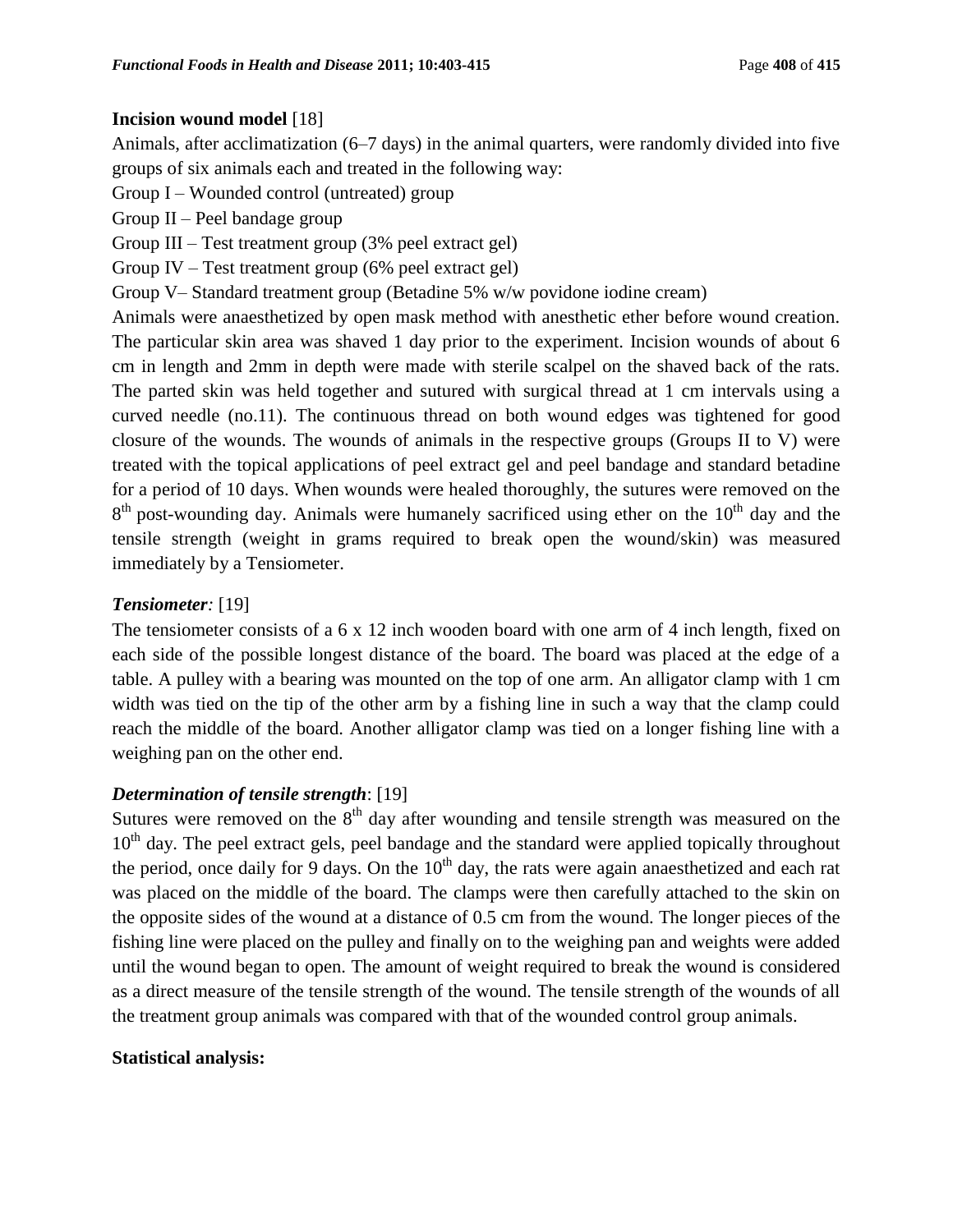The results of wound healing activity were expressed as mean  $\pm$  SEM. Results were statistically analyzed using one-way ANOVA, followed by the Tukey–Kramer post test for individual comparisons. P<0.05 were considered to be significant.

#### **RESULTS:**

#### **Excision wound model**

#### *Wound contraction*

Wound contraction is an important parameter used to assess wound healing. The percentage wound contraction was determined using the following formula [20]:

Percent wound contraction  $=$  Healed area  $X$  100 Total wound area

Wound area was measured by tracing the wound margin using a transparent paper at a 4-day interval and the healed area was calculated by subtracting from the original wound area [20]. On day 4, the wound contractions of all treated groups were found to be significantly higher [standard  $(P < 0.001)$ , 10% peel extract gel  $(P < 0.001)$ , 6% peel extract gel  $(P < 0.01)$ , 3% peel extract gel ( $P < 0.01$ ), and peel bandage ( $P < 0.05$ )] than the contraction in the wounded control group. Also, on the  $8<sup>th</sup>$ ,  $12<sup>th</sup>$  and  $16<sup>th</sup>$  days, the wound contractions of all treated groups were found to be significantly higher than that in the wounded control group.

On the  $18<sup>th</sup>$  day, the wound treated with  $10\%$  peel extract gel had completely healed while the wound treated with the standard (5% w/w povidone iodine) had also reached the complete healing stage. On the  $19<sup>th</sup>$  day, the standard treated group healed 100%, 6% peel extract gel treated group healed 95.32%, 3% peel extract gel treated group healed 90.78% and peel bandage treated group healed 88.07%. It was also observed that the epithelization period of the treatment and standard groups was less in comparison with the wounded control group (Table 1).

|  |  |  |  |  | Table 1. Effect of peel extract gel and peel bandage of <i>Ipomoea batatas</i> tubers on wound |  |  |
|--|--|--|--|--|------------------------------------------------------------------------------------------------|--|--|
|  |  |  |  |  | contraction and epithelization in the excision wound model in Wistar rats                      |  |  |

| Groups/Doses             | % Wound Contraction            |                               |                            |                               |                          |  |  |  |
|--------------------------|--------------------------------|-------------------------------|----------------------------|-------------------------------|--------------------------|--|--|--|
|                          | $\overline{4}^{\text{th}}$ day | $8th$ day                     | $12^{th}$ day              | $16th$ day                    | Period of Epithelization |  |  |  |
|                          |                                |                               |                            |                               | (Days)                   |  |  |  |
| Wounded                  | $5.65 \pm 1.43$                | $25.02 \pm 0.13$              | $51.92 \pm 0.10$           | $78.02 \pm 0.20$              | 28                       |  |  |  |
| Control                  |                                |                               |                            |                               |                          |  |  |  |
| Peel Bandage             | $11.48 \pm 1.43^{\circ}$       | $37.71 \pm 0.21^{\circ}$      | $63.57 \pm 2.5^{\text{a}}$ | $88.07 \pm 0.82^{\circ}$      | 25                       |  |  |  |
| (1gm)                    |                                |                               |                            |                               |                          |  |  |  |
| Peel extract gel         | $12.76 \pm 0.25^{\rm b}$       | $36.62 \pm 0.31^b$            | $68.61 \pm 2.52^b$         | $90.78 \pm 0.36^{\circ}$      | 23                       |  |  |  |
| $(3\% \text{ w/w})$      |                                |                               |                            |                               |                          |  |  |  |
| Peel extract gel         | $13.29 \pm 0.44^b$             | $39.51 \pm 0.21^b$            | $73.35 \pm 0.49^b$         | $95.32 \pm 0.25$ °            | 21                       |  |  |  |
| $(6\% \text{ W/W})$      |                                |                               |                            |                               |                          |  |  |  |
| Peel extract gel         | $14.39 \pm 1.04^c$             | $50.91 \pm 0.21$ <sup>c</sup> | $79.82 \pm 0.51$ °         | $97.04 \pm 0.12$ <sup>c</sup> | 18                       |  |  |  |
| $(10\% \text{ w/w})$     |                                |                               |                            |                               |                          |  |  |  |
| Povidone iodine          | $13.84 \pm 1.37^b$             | $44.44 \pm 0.11^{b}$          | $78.02 \pm 2.6^{\circ}$    | $96.35 \pm 0.15^{\circ}$      | 19                       |  |  |  |
| cream $(5\% \text{w/w})$ |                                |                               |                            |                               |                          |  |  |  |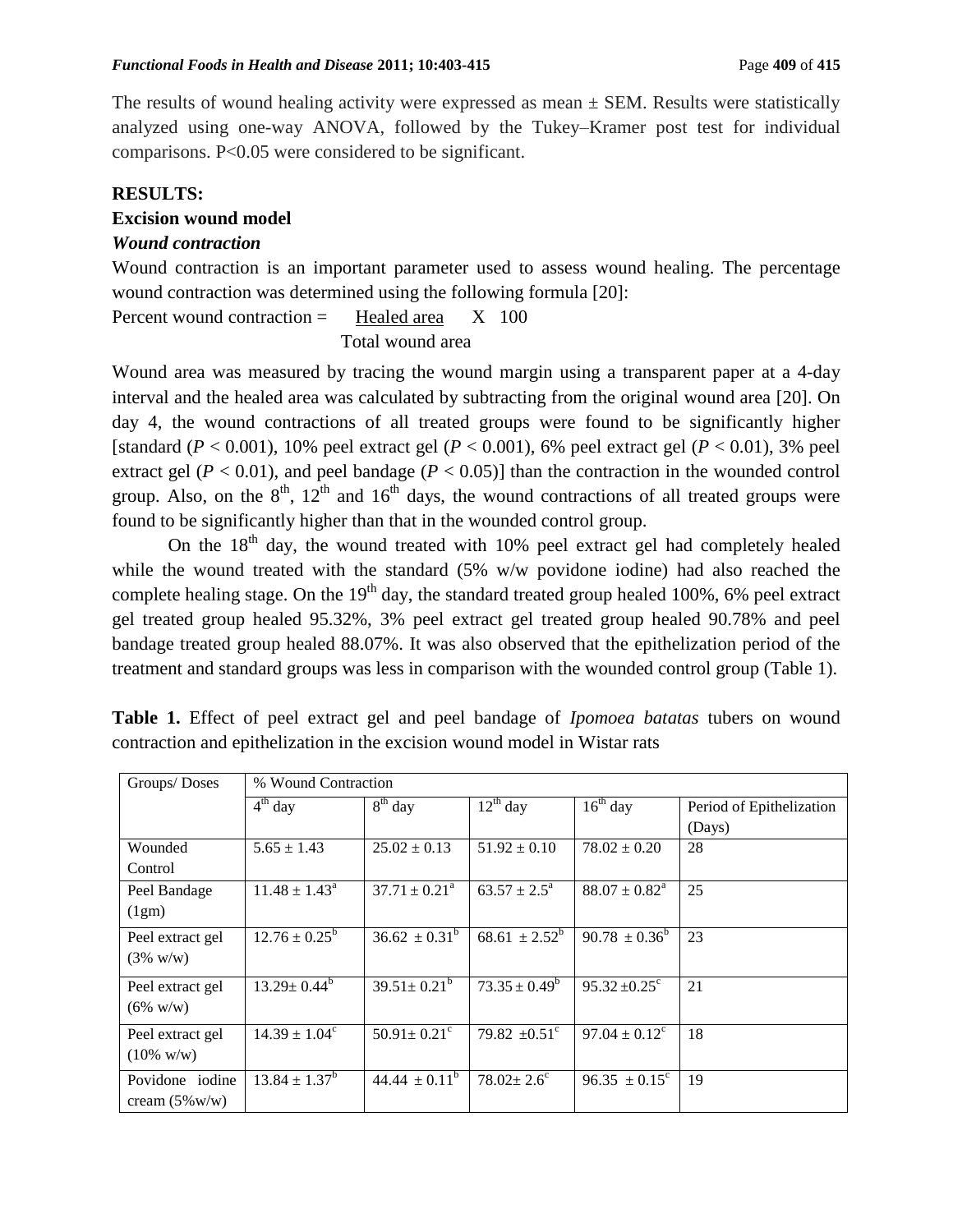Values are Mean  $\pm$  SEM from 6 animals in each group.

 $a<sup>a</sup>P$  value $< 0.05$  when experimental groups compared with wounded control group.

 $b$  P value < 0.01 when experimental groups compared with wounded control group.

 $c$ P value $< 0.001$  when experimental groups compared with wounded control group.

# **Biochemical parameters**

# *Hydroxyproline*

In our study, the hydroxyproline content was found to be significantly increased in standard  $(P <$ 0.001), 10% peel extract gel ( $P < 0.001$ ), 6% peel extract gel ( $P < 0.01$ ), and 3% peel extract gel  $(P < 0.05)$  when compared with the wounded control group. However, the peel bandage group did not show significant increase in hydroxyproline content when compared with the wounded control group (Table 2). An increase in hydroxyproline content indicates increased collagen synthesis, thus, enhanced wound healing.

**Table 2.** Effect of peel extract gel and peel bandage of *Ipomoea batatas* tubers on L-hydroxy proline, malondialdehyde and ascorbic acid content in the excision wound model in Wistar rats

| Groups                   | L-Hydroxy<br>Proline            | Malondialdehyde                | Ascorbic acid (gm/dl)          |  |  |
|--------------------------|---------------------------------|--------------------------------|--------------------------------|--|--|
|                          | $(mg/g$ tissue)                 | (Lipid Peroxidation) nmoles    |                                |  |  |
|                          |                                 | of MDA/mg protein              |                                |  |  |
| Wounded<br>control       | $9.221 \pm 0.246$               | $0.806 \pm 0.048$              | $2.590 \pm 0.252$              |  |  |
| group                    |                                 |                                |                                |  |  |
|                          |                                 |                                |                                |  |  |
| Peel bandage group       | 11.036±0.379                    | $0.606 \pm 0.029^b$            | $4.118 \pm 0.153$              |  |  |
|                          |                                 |                                |                                |  |  |
|                          |                                 |                                |                                |  |  |
| Peel extract gel         | $12.847 \pm 0.756^{\text{a}}$   | $0.595 \pm 0.049^b$            | $4.377 \pm 0.259^{\text{a}}$   |  |  |
| $(3\% \text{ w/w})$      |                                 |                                |                                |  |  |
|                          |                                 |                                |                                |  |  |
| Peel extract gel         | $13.15 \pm 0.724^b$             | $0.452 \pm 0.004$ <sup>c</sup> | $4.618 \pm 0.396^{\circ}$      |  |  |
| $(6\% \text{ w/w})$      |                                 |                                |                                |  |  |
|                          |                                 |                                |                                |  |  |
| Peel extract gel         | $14.633 \pm 0.920$ <sup>c</sup> | $0.35 \pm 0.013$ <sup>c</sup>  | $5.886 \pm 0.322$ <sup>c</sup> |  |  |
| $(10\% \text{ w/w})$     |                                 |                                |                                |  |  |
|                          |                                 |                                |                                |  |  |
| Povidone<br>iodine       | $14.47 \pm 0.915$ <sup>c</sup>  | $0.404 \pm 0.025$ <sup>c</sup> | $5.736 \pm 0.441$ <sup>c</sup> |  |  |
| cream $(5\% \text{w/w})$ |                                 |                                |                                |  |  |
|                          |                                 |                                |                                |  |  |

Values are Mean  $\pm$  SEM from 6 animals in each group.

 $a<sup>a</sup>P$  value $< 0.05$  when experimental groups compared with wounded control group.

 $b$  P value < 0.01 when experimental groups compared with wounded control group.

 $c$ P value $< 0.001$  when experimental groups compared with wounded control group.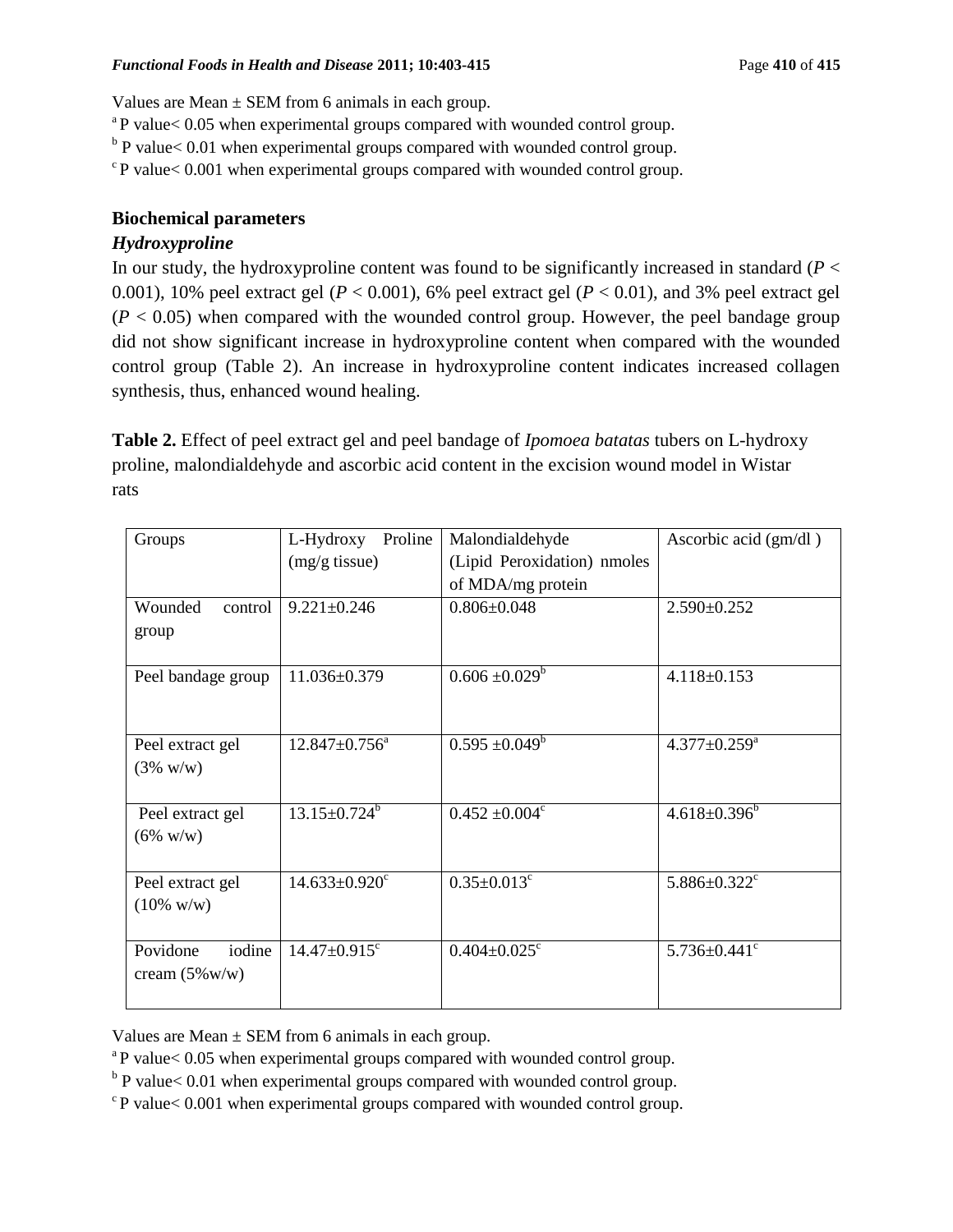# *Malondialdehyde*

The malondialdehyde content was found to be significantly decreased in standard  $(P < 0.001)$ , 10% peel extract gel (*P* < 0.001), 6% peel extract gel (*P* < 0.001), 3% peel extract gel (*P* < 0.01) and peel bandage  $(P < 0.01)$  groups when compared with the wounded control group (Table 2), thus, demonstrating an anti-lipid peroxidative effect of the *I. batatas* extract, augmenting wound healing.

# *Ascorbic acid*

In our study, the ascorbic acid content was found to be significantly increased in standard  $(P <$ 0.001), 10% peel extract gel ( $P < 0.001$ ), 6% peel extract gel ( $P < 0.01$ ), and 3% peel extract gel  $(P < 0.05)$  groups when compared with the wounded control group. However, the peel bandage group did not show a significant increase in ascorbic acid content when compared with the wounded control group (Table 2). An increased ascorbic acid content in the peel extract geltreated groups is reflective of a good antioxidant status and thus, improved wound healing.

# **Incision wound model**

# *Tensile strength*

In our study, the tensile strength of skin was found to be significantly increased in standard (*P* < 0.001), 6% peel extract gel ( $P < 0.001$ ), 3% peel extract gel ( $P < 0.01$ ) and peel bandage ( $P <$ 0.05) groups when compared with the wounded control group of animals (Table 3). The increase in tensile strength of treated wounds may be due to an increase in collagen concentration and stabilization of the fibers facilitating wound healing.

**Table 3.** Effect of peel extract gel and peel bandage of *Ipomoea batatas* tubers on tensile strength in the incision wound model in Wistar rats.

| Groups                                   | Tensile strength $(g)$       |
|------------------------------------------|------------------------------|
| Wounded control group                    | $310 \pm 2.887$              |
| Peel bandage group                       | $355 \pm 5.701^{\circ}$      |
| Peel extract gel $(3\% \text{ w/w})$     | $379 \pm 8.276^b$            |
| Peel extract gel $(6\% \text{ w/w})$     | $443 \pm 10.440^{\circ}$     |
| Povidone iodine cream $(5\% \text{w/w})$ | $430 \pm 14.72$ <sup>c</sup> |

Values are Mean  $\pm$  SEM from 6 animals in each group.

- $a<sup>a</sup>P$  value $< 0.05$  when experimental groups compared with wounded control group.
- $b$  P value< 0.01 when experimental groups compared with wounded control group.

 $c$ P value $< 0.001$  when experimental groups compared with wounded control group.

# **DISCUSSION**

The wound healing process consists of different phases such as granulation, collagenation, collagen maturation and scar maturation which are concurrent but independent of each other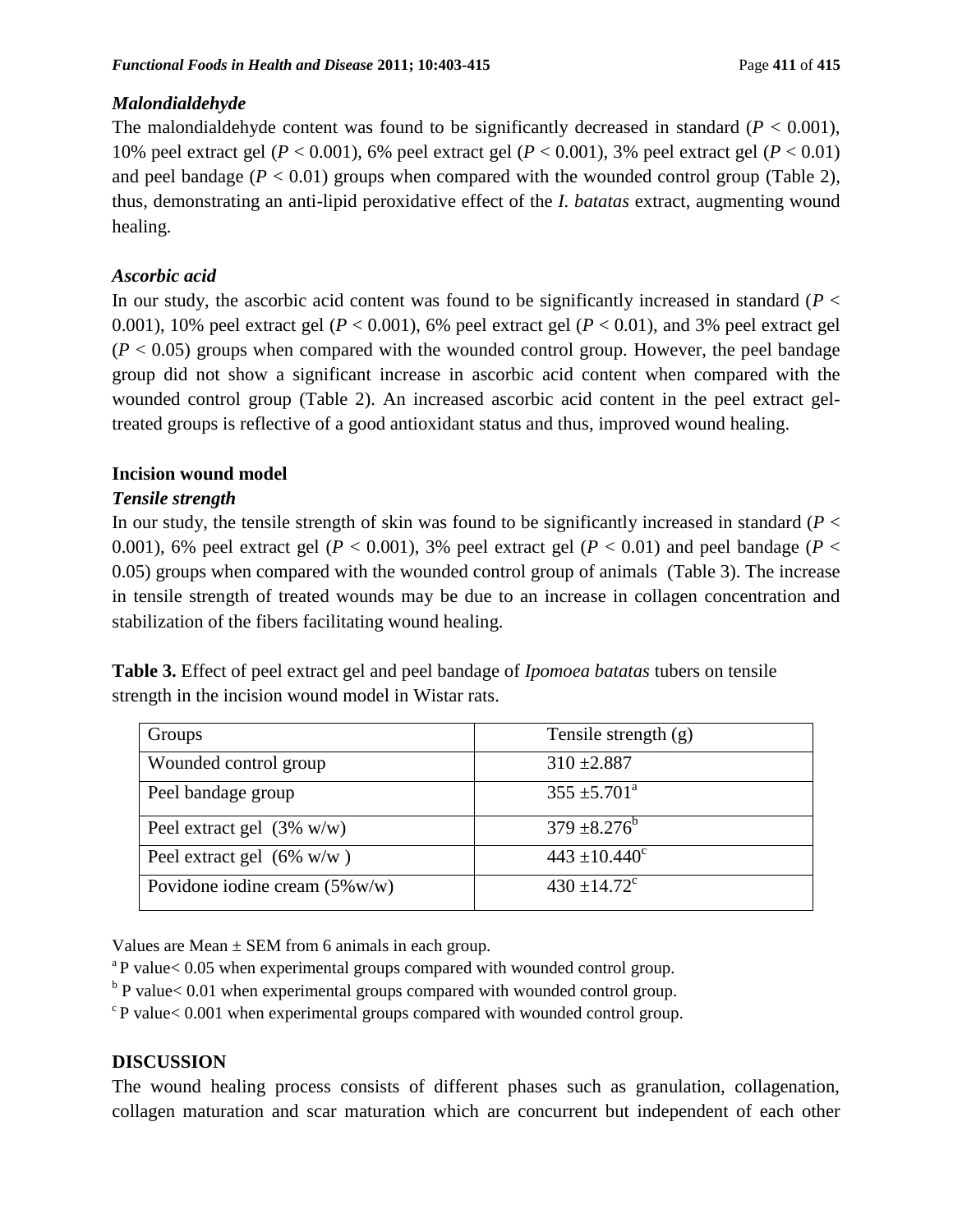[20]. Hence, in this study two different models were used to assess the effect of peels of *Ipomoea batatas* tubers (sweet potato) on various phases. The results of the present study showed that the peels of sweet potato possessed a definite pro-healing action.

Wound contraction, the process of shrinkage of area of the wound depends on the reparative abilities of the tissue, type and extent of the damage and general state of the health of the tissue [21]. In the excision wound model, the extract of the peels and peel bandage of the *Ipomoea batatas* tubers showed significant increase in percentage closure of the wounds by enhanced epithelization. This enhanced epithelization may be due to the antioxidant effect of the peels, which augments collagen synthesis.

Collagen, the major protein of the extracellular matrix, is the component that ultimately liberates free hydroxyproline and its peptides [22]. The measurement of hydroxyproline can be used as an index for collagen turnover. Increase in hydroxyproline content indicates increased collagen synthesis which in turn leads to enhanced wound healing. The hydroxyproline content in wounds treated with hydrogel containing peel extracts and peel bandage was found to be higher than that in the wounded control animals.

An elevation in the levels of end products of lipid peroxidation in wounded control rats was observed. The increase in MDA levels suggests enhanced peroxidation and failure of the antioxidant defense mechanisms to prevent the formation of excessive free radicals [23]. Treatment with the peel extract gel and peel bandage significantly reversed these changes. Hence, it is likely that the mechanism of wound healing of the peels of *Ipomoea batatas* tubers is due to its ability to scavenge free radicals.

Ascorbic acid is a known antioxidant that possesses potent free radical scavenging activity and inhibits lipid peroxidation [9]. In the present study, the ascorbic acid level was found to be higher in the test treatment groups than the wounded control group of rats, and hence a decline in lipid peroxidation was observed, indicating an antioxidant effect. Thus, free radical scavenging effect of the peels and peel extracts of *Ipomoea batatas* (in a dose related manner) might be one of the most important components of wound healing.

The tensile strength of a wound is determined by the rate of collagen synthesis and more so, by the maturation process where there is a covalent binding of collagen fibrils through inter and intra molecular cross linking [24]. In the incision wound study, there was a significant increase in tensile strength of the 10-day old wound due to treatment with the peel extract gel, peel bandage and the standard drug. The tensile strength of the standard drug (Povidone iodine cream (5%w/w)) and the 6% peel extract gel treated groups was comparable but much greater than that of the peel bandage group. The increase in tensile strength of treated wounds may be due to an increase in collagen concentration and stabilization of the fibers facilitating wound healing. This increase in collagen synthesis may be due to the antioxidant effect of the peels, which enhances wound healing

Phytochemical investigations of the peel extract showed the presence of high levels of polyphenols (anthocyanins and phenolic acids) and sesquiterpenoids (6-myoporol, 4 hydroxydehydromyoporone and ipomeamarone) [25, 26]. Anthocyanins, phenolic acids (caffeoylquinic acid derivatives like chlorogenic, dicaffeoylquinic, and tricaffeoylquinic acids) and β-carotene have been documented to possess potent antioxidant and free radical scavenging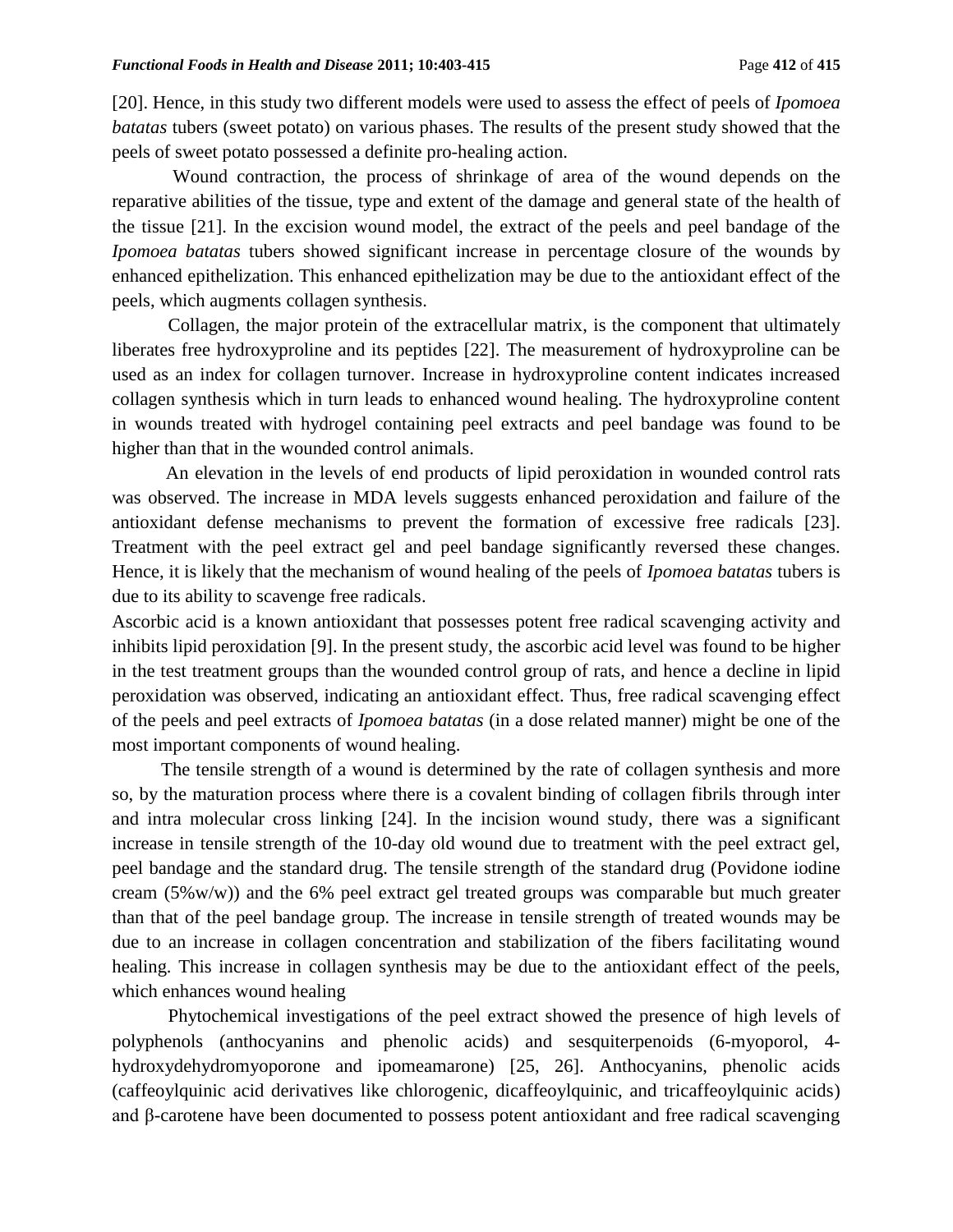effect, which is believed to be one of the most important components of wound healing [25, 27]. Thus, the enhanced wound healing may be due to this free radical scavenging effect. The wound healing property of *Ipomoea batatas* may probably be due to the presence of the potent antioxidants present therein [6].

# **CONCLUSION:**

In conclusion, our study demonstrates that the peels of *Ipomoea batatas* tubers possess a potent wound healing effect, which appears to be related to the free radical scavenging activity of the phytoconstituents, and their ability to inhibit lipid peroxidative processes. The present study, thus, aims to highlight the health benefits of sweet potato, establish it as a potent "functional food" and promote its use as a vegetable to enrich people's diets. Also if proved a putative therapeutic aide, the peels of *Ipomoea batatas* tubers could well serve as one of the candidates for the wound healing process.

# **Competing interests:**

The authors declare that they have no competing interests.

### **Authors' contributions**

Vandana Panda, conceived, designed, co-ordinated and supervised the study and the writing of the manuscript. Madhav Sonkambale, initiated the study, carried out the experimental, performed statistical analysis and drafted the manuscript. Swati Patil, gave valuable inputs on the extraction process and other pharmacognostic aspects of this study.

All authors read and approved the final manuscript.

# **REFERENCES**

- 1. Jorge M, Fernandes A: Evaluation of wound healing properties of *Arrabidaea chica* Verlot extract. J. Ethnopharmacol 2008, 118: 361–366.
- 2. Priya K, Gnanamani A, Radhakrishnan N: Healing potential of *Datura alba* on burn wounds in albino rats. J. Ethnopharmacol 2002, 83: 193-199.
- 3. Scott G.J: Transforming traditional food crops: Product development for roots and tubers. In: Scott GJ, Wiersema S, Ferguson PI (Eds.), Product Development for Roots and Tuber Crops, vol. 1, International workshop on Root and Tuber crop Processing, Marketing and Utilization in Asia. International Potato Center (CIP), Lima, Peru; 1992:3–20.
- 4. Miyazaki Y, Kusano S, Doi H, Aki O: Effects on immune response of antidiabetic ingredients from white-skinned sweet potato (*Ipomoea batatas* L.). Nutrition 2005, 21: 358–362.
- 5. Cambie R C, Ferguson L R: Potential functional foods in the traditional Maori diet. Mutation Research/Fundamental and Molecular Mechanisms of Mutagenesis 2003, [523-](http://www.sciencedirect.com/science?_ob=PublicationURL&_hubEid=1-s2.0-S0027510700X04319&_cid=271040&_pubType=JL&view=c&_auth=y&_acct=C000228598&_version=1&_urlVersion=0&_userid=10&md5=6e64ef10e680a088d666fda6eecd9713) [524:](http://www.sciencedirect.com/science?_ob=PublicationURL&_hubEid=1-s2.0-S0027510700X04319&_cid=271040&_pubType=JL&view=c&_auth=y&_acct=C000228598&_version=1&_urlVersion=0&_userid=10&md5=6e64ef10e680a088d666fda6eecd9713) 109-117.
- 6. Mrityunjoy M, Naira N, Jagadish K: Evaluation of *Tectona grandis* leaves for wound healing activity. Pak. J.Pharm.Sci 2007, 20: 120-124.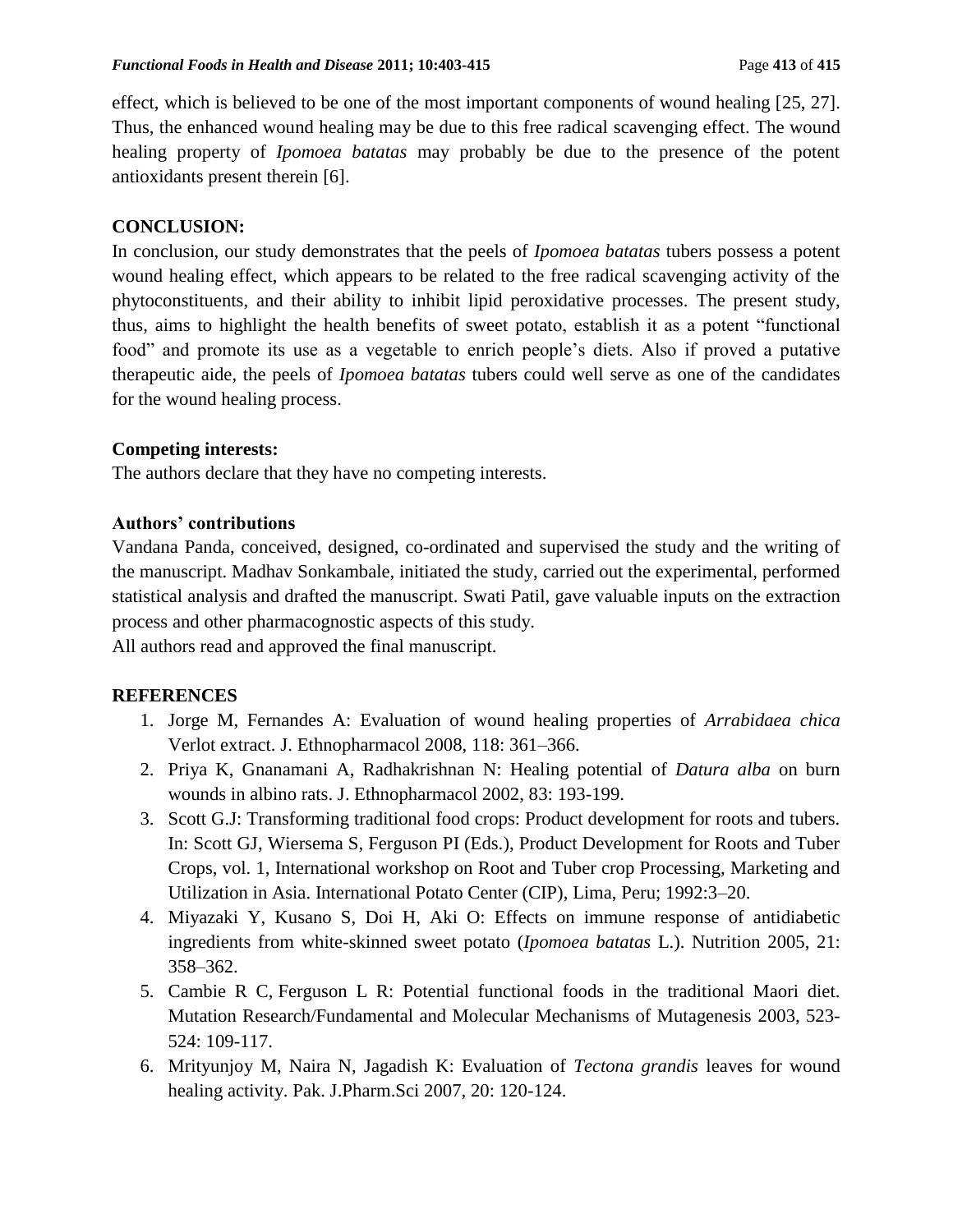- 7. Keswani M, Vartak A, [Patil A,](http://www.ncbi.nlm.nih.gov/pubmed?term=%22Patil%20A%22%5BAuthor%5D) [Davies J:](http://www.ncbi.nlm.nih.gov/pubmed?term=%22Davies%20JW%22%5BAuthor%5D) Histological and bacteriological studies of burn wounds treated with boiled potato peel dressings. Burns 1990, 16(Suppl 2):137-43.
- 8. Dini I, Tenore G, Dini A: A new polyphenol derivative in *Ipomoea batatas* tubers and its antioxidant activity. J Agri Food Chem 2006, 54: 8733–8737.
- 9. Oki T, Nagai S, Yoshinaga M, Nishiba Y, Suda I: Contribution of beta carotene to radical scavenging capacity varies among orange-fleshed sweet potato cultivars. Food Sci. Tech.Research 2006, 12:156–160.
- 10. Oki T, Masuda M, Furuta S, Nishiba Y, Terahara N, Suda I: Involvement of anthocyanins and other phenolic saponins in radical scavenging activity of purple-fleshed sweet potato cultivars. J. Food Sci 2002, 67:1752–1756.
- 11. Pavelic Z, Skalko-Basnet N, Schubert R: Liposomal gels for vaginal drug delivery. Intl J. Pharmaceutics 2001, 219:139–149.
- 12. Skalko N, Cajkovac M, Jalˇsenjak I: Liposomes with metronidazole for topical use: the choice of preparationmethod and vehicle. J. Liposome Research 1998, 8:283–293.
- 13. Muthusamy S, Kirubanandan S, Sehgal P: Triphala promotes healing of infected fullthickness dermal wound. J. Surg Res 2008, 144:94–101.
- 14. Paschapur M, Patil M: Evaluation of aqueous extract of leaves of *Ocimum kilimandscharicum* on wound healing activity in albino wistar rats, Int. J. Pharm Tech Research 2009, 3:544-550.
- 15. Bergman I, Loxley R, Two improved and simplified methods for the spectrophotometric determination of hydroxyproline. Anal Chem 1963, 35:1961–1965.
- 16. Yagi K: Assay for blood plasma or serum, Methods in enzymology 1984, 105:328.
- 17. Omayer: Selected methods for the determination of ascorbic acid in animal cell tissues and fluids, Methods in enzymology 1973, 62: 3.
- 18. Nath V, Singh M, Govindrajan R, Mehrotra S: Antimicrobial, Wound healing and antioxidant activity of *Plagiochasma appendiculatum* Lehm.et Lind., J. Ethnopharmacol, 2006, 107: 67–72.
- 19. Saha K, Mukherjee PK, Das J, Pal M, Saha BP: Wound healing activity of *Leucas lavandulaefolia* Rees. J. Ethnopharmacol 1997, 56:139-144.
- 20. Lodhi S, Pawar R, Jain A, Singhai A: Wound healing potential of *Tephrosia purpurea*  (Linn.) Pers. in rats. J. Ethnopharmacol 2006, 108:204–210.
- 21. Priya K, Arumugam G, Rathinam B, Wells A, Babu M: *Celosia argentea* Linn. Leaf extract improves wound healing in a rat burn wound model. Wound Repair and Regeneration 2004, 12:618–625.
- 22. Nayak S, Pereira P: *Catharanthus roseus* flower extract has wound healing activity in Sprague Dawley rats. BMC Complementary and Alternative Medicine 2006, 6: 41–46.
- 23. Naik S: Antioxidants and their role in biological functions: an overview. Indian Drugs 2003, 40( Suppl 9):501–16.
- 24. Malviya M, Jain S: Wound healing activity of aqueous extract of *Radix paeoniae* root. Acta Poloniae Pharmaceutica n Drug Research 2009, 66 (Suppl 5):543-547.